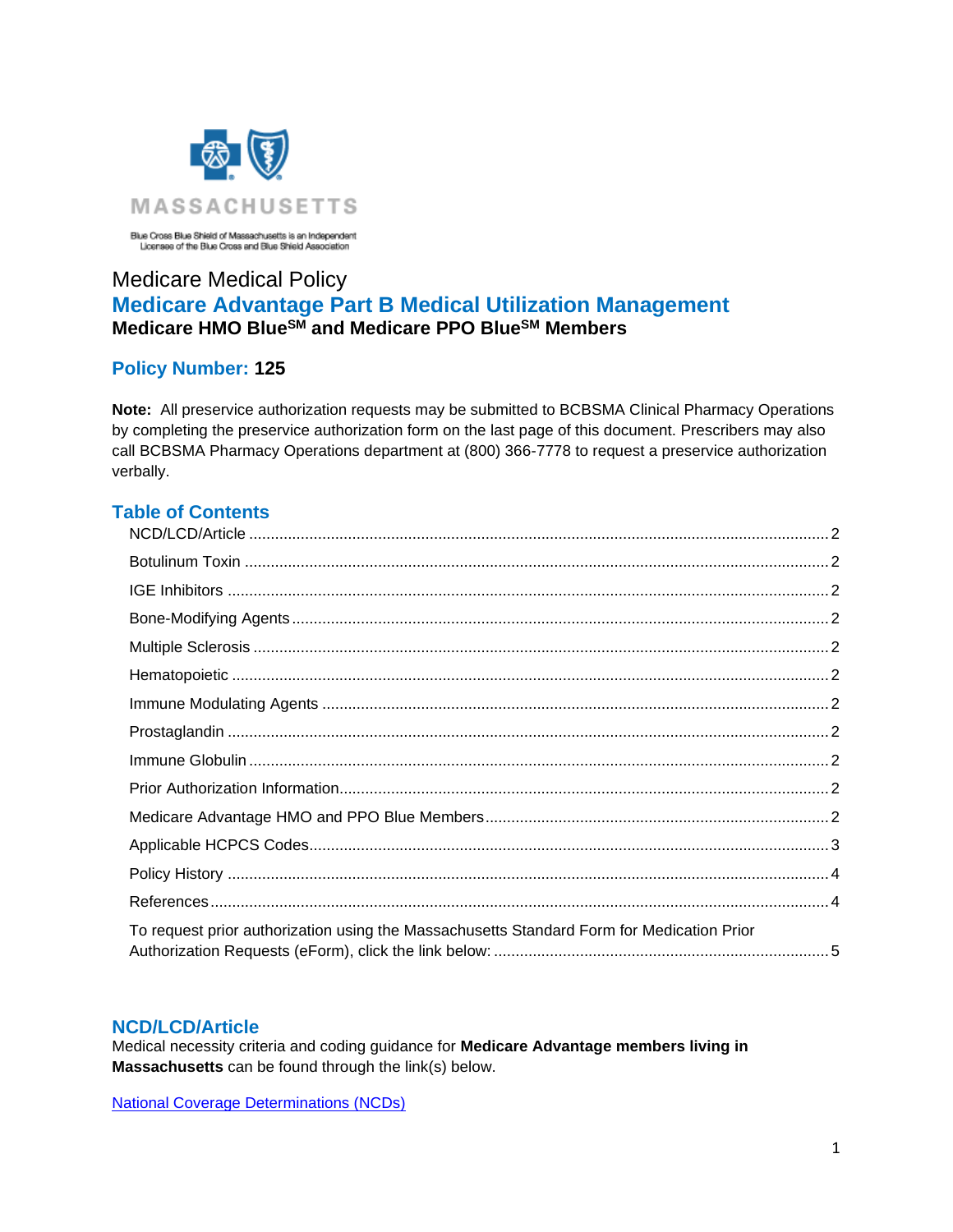#### [Local Coverage Determinations \(LCDs\) for National Government Services, Inc.](https://www.cms.gov/medicare-coverage-database/indexes/lcd-list.aspx?Cntrctr=304&ContrVer=1&CntrctrSelected=304*1&s=24&DocType=1&bc=AAgAAAAAAAAA&#aFinal)

**Note:** To review the specific NCD/LCD/Article, please remember to click "accept" on the CMS licensing agreement at the bottom of the CMS webpage.

<span id="page-1-4"></span><span id="page-1-3"></span><span id="page-1-2"></span><span id="page-1-1"></span><span id="page-1-0"></span>

| <b>Drug Category</b>                                | Drug name                                 |                                  |                                             |                 |
|-----------------------------------------------------|-------------------------------------------|----------------------------------|---------------------------------------------|-----------------|
| <b>Botulinum Toxin</b>                              | <b>Botox</b>                              | <b>Dysport</b>                   | <b>Myobloc</b>                              | <b>Xeomin</b>   |
| <b>IGE Inhibitors</b>                               | Cingair                                   | <b>Fasenra</b>                   | <b>Nucala</b>                               | <b>Xolair</b>   |
| <b>Bone-Modifying</b>                               | <b>Xgeva</b>                              |                                  |                                             |                 |
| <b>Agents</b>                                       |                                           |                                  |                                             |                 |
| <b>Multiple</b><br><b>Sclerosis</b>                 | <b>Ocrevus</b>                            |                                  |                                             |                 |
| Hematopoietic                                       |                                           |                                  | <b>Nplate</b>                               |                 |
| <b>Immune</b><br><b>Modulating</b><br><b>Agents</b> | Entyvio                                   | Orencia                          | <b>Simponi</b>                              | <b>Stelara</b>  |
| <b>Prostaglandin</b>                                | <b>Tyvaso</b>                             |                                  |                                             |                 |
| <b>Immune Globulin</b>                              | <b>Asceniv</b>                            | <b>Bivigam</b>                   | <b>Crotalidae Poly</b><br><b>Immune Fab</b> | Cuvitru         |
|                                                     | Cytomegalovirus<br><b>Immune Globulin</b> | Flebogamma                       | <b>Gamma Globulin</b>                       | Gammagard       |
|                                                     | Gammaplex                                 | Gamunex-<br>C/Gammaked           | Hepagam                                     | <b>Hizentra</b> |
|                                                     | Hyqvia                                    | Immune globulin                  | Octagam                                     | Privigen        |
|                                                     | Rhophylac                                 | <b>Tetanus</b><br>Immuneglobulin | Vivaglobin                                  | <b>Xembify</b>  |

For specific CMS guidance, please click on the medication hyperlink below.

### **Prior Authorization Information**

Medical necessity criteria will follow CMS NCD/LCD/Article guidance. In the absence of CMS guidance, criteria will follow the medically accepted indication that is supported by the Food and Drug Administration (FDA) labeling of the drug and/or medical references approved by Medicare.

## <span id="page-1-5"></span>**Medicare Advantage HMO and PPO Blue Members**

**In which settings is preservice authorization required?**

Prior authorization will be required when the medications are administered using a member's **medical benefit** in these settings:

- A clinician's or physician's office
- A home health care provider
- A home infusion therapy provider
- Outpatient hospital and dialysis settings
- Surgical day care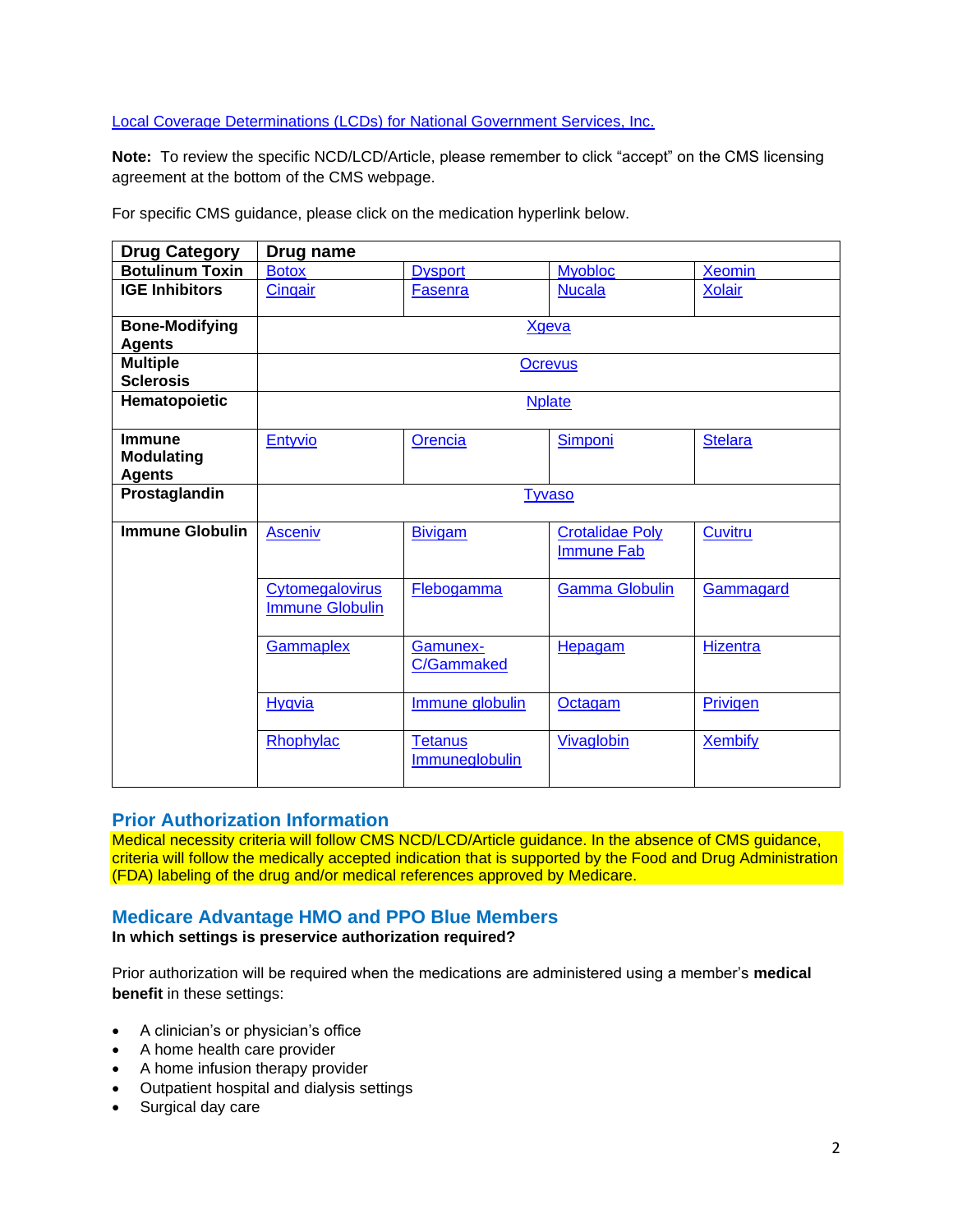**Note:** This change does not affect these medications in inpatient, urgent care centers, and emergency department settings.

Prescribers may send relevant clinical information to: Blue Cross Blue Shield of Massachusetts, Pharmacy Operations Department 25 Technology Place, Hingham, MA 02043 Tel: 1-800-366-7778; Fax: 1-866-463-7700

#### **HCPCS codes Description** J0585 Injection, onabotulinumtoxinA, 1 unit J0586 Injection, abobotulinumtoxinA, 5 Units J0587 Injection, rimabotulinumtoxinB, 100 units J0588 Injection, incobotulinumtoxinA, 1 unit J2357 Injection, omalizumab, 5 mg J2182 Injection, mepolizumab, 1 mg J0517 Injection, benralizumab, 1 mg J2786 | Injection, reslizumab, 1 mg J2350 | Injection, ocrelizumab, 1 mg J0897 | Injection, denosumab, 1 mg J3380 | Injection, vedolizumab, 1 mg J2796 | Injection, romiplostim, 10 micrograms J0129 Injection, abatacept, 10 mg J1602 | Injection, golimumab, 1 mg, for intravenous use J3357 Ustekinumab, for subcutaneous injection, 1 mg J3358 Ustekinumab, for intravenous injection, 1 mg J7686 Treprostinil, inhalation solution, fda-approved final product, non-compounded, administered through dme, unit dose form, 1.74 mg J0840 Injection, crotalidae polyvalent immune fab (ovine), up to 1 gram J0850 Injection, cytomegalovirus immune globulin intravenous (human), per vial J1459 Injection, immune globulin (privigen), intravenous, non-lyophilized (e.g., liquid), 500 mg J1460 | Injection, gamma globulin, intramuscular, 1 cc J1554 Injection, immune globulin (asceniv), 500 mg J1555 | Injection, immune globulin (cuvitru), 100 mg J1556 Injection, immune globulin (bivigam), 500 mg J1557 Injection, immune globulin, (gammaplex), intravenous, non-lyophilized (e.g., liquid), 500 mg J1558 Injection, immune globulin (xembify), 100 mg J1559 Injection, immune globulin (hizentra), 100 mg J1560 | Injection, gamma globulin, intramuscular, over 10 cc J1561 Injection, immune globulin, (gamunex-c/gammaked), non-lyophilized (e.g., liquid), 500 mg J1562 Injection, immune globulin (vivaglobin), 100 mg J1568 Injection, immune globulin, (octagam), intravenous, non-lyophilized (e.g., liquid), 500 mg J1569 Injection, immune globulin, (gammagard liquid), non-lyophilized, (e.g., liquid), 500 mg

J1571 Injection, hepatitis b immune globulin (hepagam b), intramuscular, 0.5 ml

## <span id="page-2-0"></span>**Applicable HCPCS Codes**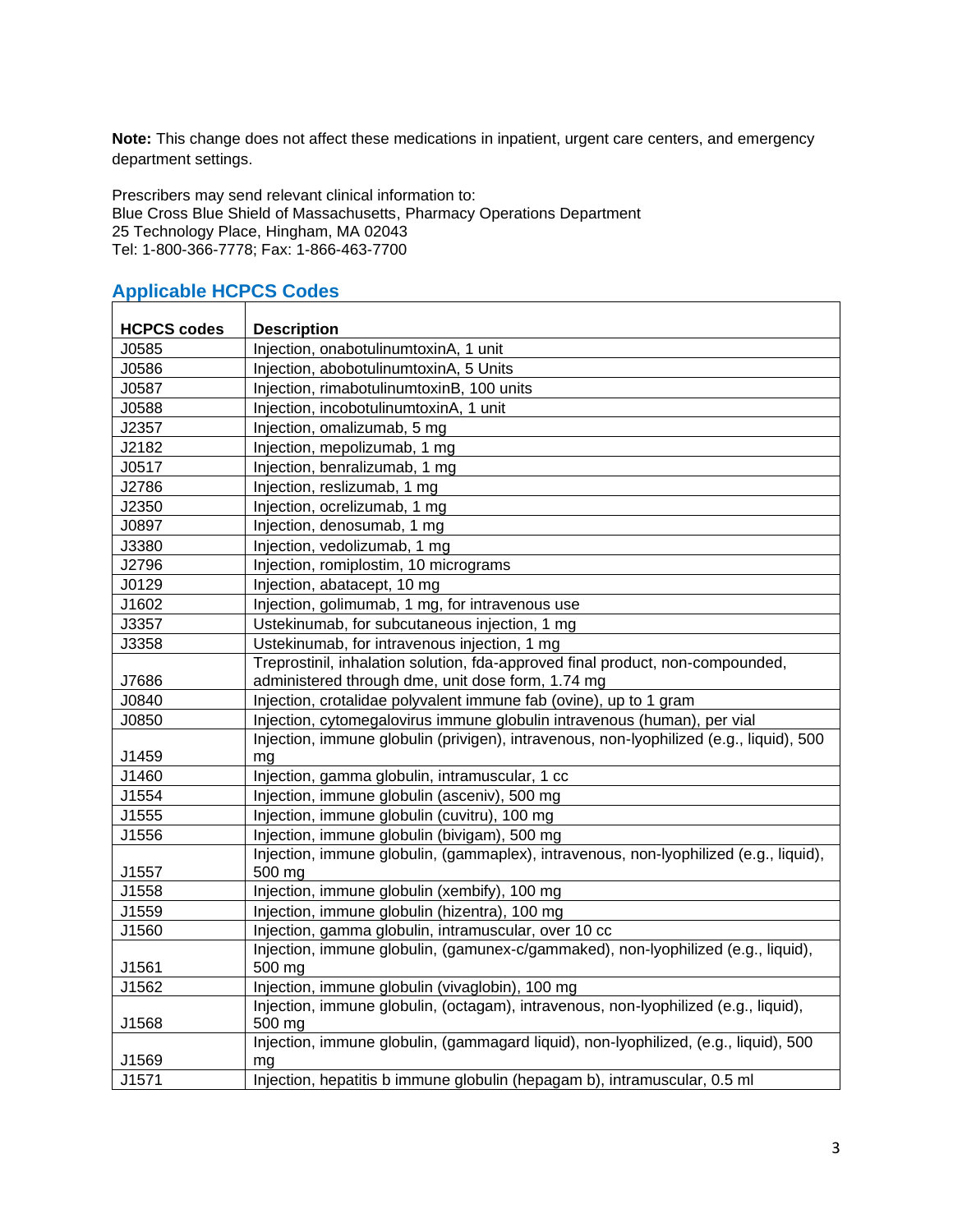|       | Injection, immune globulin, (flebogamma/flebogamma dif), intravenous, non-             |  |  |
|-------|----------------------------------------------------------------------------------------|--|--|
| J1572 | lyophilized (e.g., liquid), 500 mg                                                     |  |  |
| J1573 | Injection, hepatitis b immune globulin (hepagam b), intravenous, 0.5 ml                |  |  |
| J1575 | Injection, immune globulin/hyaluronidase, (hyqvia), 100 mg immuneglobulin              |  |  |
|       | Injection, immune globulin, intravenous, non-lyophilized (e.g., liquid), not otherwise |  |  |
| J1599 | specified, 500 mg                                                                      |  |  |
| J1670 | Injection, tetanus immune globulin, human, up to 250 units                             |  |  |
|       | Injection, immune globulin, intravenous, lyophilized (e.g., powder), not otherwise     |  |  |
| J1566 | specified, 500 mg                                                                      |  |  |
|       | Injection, rho(d) immune globulin (human), (rhophylac), intramuscular or               |  |  |
| J2791 | intravenous, 100 iu                                                                    |  |  |

#### <span id="page-3-0"></span>**Policy History**

| Date     | <b>Action</b>                                                                              |  |  |
|----------|--------------------------------------------------------------------------------------------|--|--|
| 1/1/2022 | Policy updated to include the following drugs: Nplate, Entyvio, Orencia, Simponi, Stelara, |  |  |
|          | Tyvaso, Asceniv, Bivigam, Cuvitru, Flebogamma, Gamma Globulin, Gammagard,                  |  |  |
|          | Gammaplex, Gamunex-C/Gammaked, Hepagam, Hizentra, Hygvia, Immune globulin,                 |  |  |
|          | Octagam, Rhophylac, Tetanus Immuneglobulin, Vivaglobin, and Xembify. Policy                |  |  |
|          | reviewed and approved by P&T 11/17/2021. Effective 1/1/2022                                |  |  |
| 1/1/2021 | New policy. Policy reviewed and approved by P&T 11/17/2020. Effective 1/1/2021             |  |  |

#### <span id="page-3-1"></span>**References**

- 1. Botox ® [package insert] Madison, NJ: Allergan USA, Inc.; July 2020.
- 2. Dysport ® [package insert] Cambridge, MA: Ipsen Biopharmaceuticals, Inc.; September 2019.
- 3. Myobloc ® [package insert] Rockville, MD: Solstice Neurosciences, LLC.; September 2020.
- 4. Xeomin ® [package insert] Raleigh, NC: Merz Pharmaceuticals, LLC.; August 2020.
- 5. Cinqair® [package insert] West Chester, PA: Teva Respiratory, LLC.; February 2020.
- 6. Fasenra® [package insert] Wilmington, DE: AstraZeneca Pharmaceuticals LP.; October 2019.
- 7. Nucala [package insert] Philadelphia, PA: GlaxoSmithKline LLC.; September 2019.
- 8. Xolair® [package insert] South San Francisco, CA: Genentech USA, Inc.; May 2019.
- 9. Xgeva® [package insert] Thousand Oaks, CA: Amgen Inc.; June 2020.
- 10. Ocrevus® [package insert] South San Francisco, CA: Genentech USA, Inc.; May 2020.
- 11. NPLATE® [package insert] Thousand Oaks, CA: Amgen Inc.; January 2021.
- 12. Entyvio ® [package insert] Lexington, MA: Takeda Pharmaceuticals America, Inc.; August 2021.
- 13. Orencia ® [package insert] Princeton, New Jersey: E.R. Squibb & Sons , L.L.C.; June 2020.
- 14. Simponi ® [package insert] Horsham, PA: Janssen Biotech, Inc.; September 2020.
- 15. Stelara ® [package insert] Horsham, PA: Janssen Biotech, Inc.; December 2020.
- 16. Tyvaso ® [package insert] Research Triangle Park, NC: United Therapeutics Corp.; May 2021.
- 17. Asceniv ® [package insert] Boca Raton, FL: ADMA Biologics; November 2020.
- 18. Privigen ® [package insert] Bern, Switzerland: CSL Behring AG; March 2019.
- 19. Cytogam ® [package insert] Roswell, GA; Saol Therapeutics; May 2020.
- 20. Crofab ® [package insert] West Conshohocken, PA: BTG International Inc.; January 2018.
- 21. Bivigam ® [package insert] Boca Raton, FL: Biotest Pharmaceuticals Corporation; February 2016.
- 22. Cuvitru ® [package insert] Lexington, MA: Baxalta US Inc.; October 2021.
- 23. Flebogamma ® [package insert] Barcelona, Spain: Instituto Grifols, S.A.; November 2019.
- 24. Gammagard ® [package insert] Lexington, MA: Baxalta US Inc.; March 2021.
- 25. Gammaplex ® [package insert] Elstree, United Kingdom: Bio Products Laboratory Ltd.; March 2020.
- 26. Gamunex-C/Gammaked ® [package insert] Research Triangle Park, NC: Grifols Therapeutics LLC; January 2020.
- 27. Hepagam ® [package insert] Berwyn, PA: Aptevo BioTherapeutics LLC; December 2018.
- 28. Hizentra ® [package insert] Bern, Switzerland: CSL Behring AG; April 2021.
- 29. Hyqvia ® [package insert] Lexington, MA: Baxalta US Inc.; March 2021.
- 30. Octagam ® [package insert] Hoboken, NJ: Octapharma USA Inc.; September 2009.